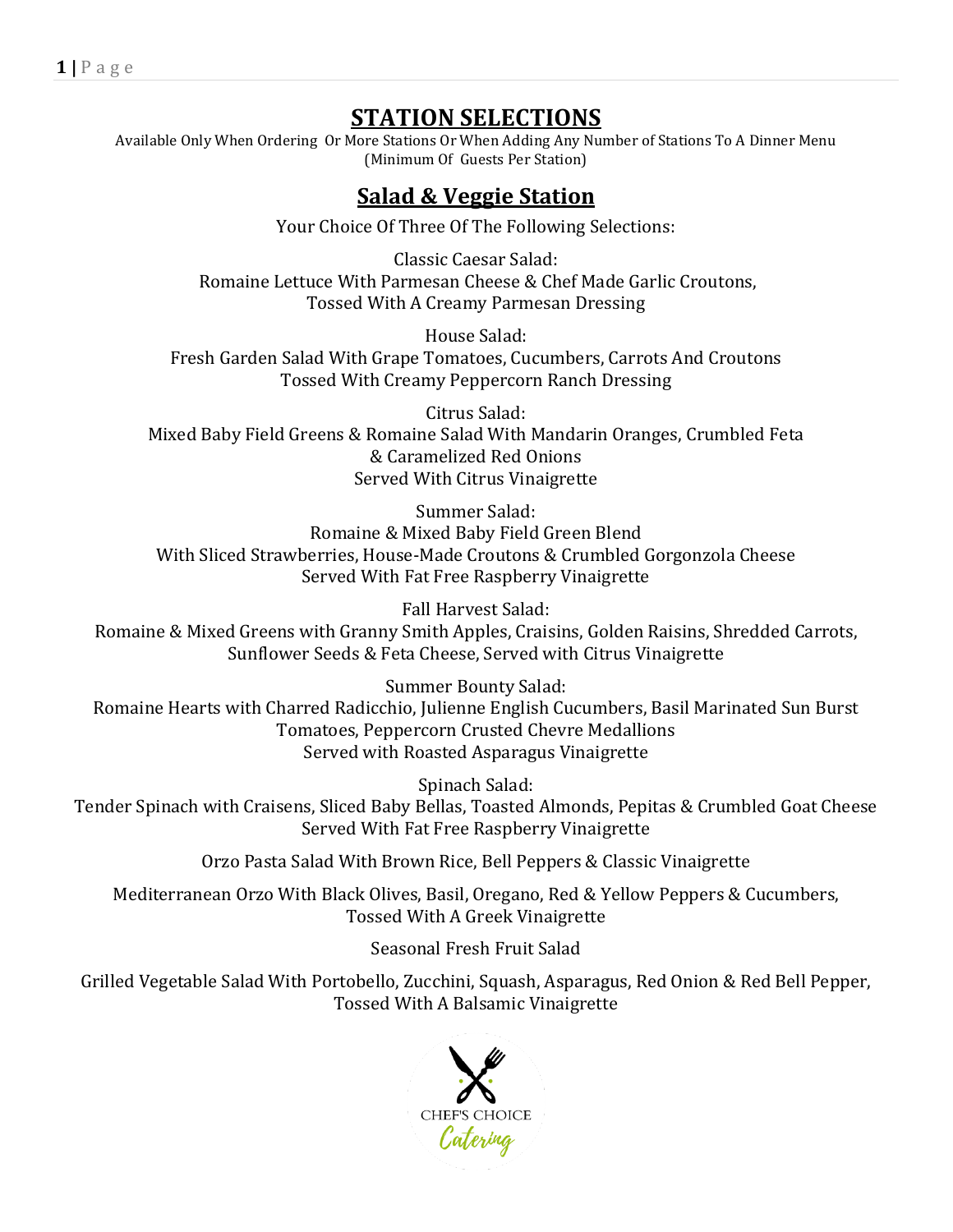# **Carving Board Station**

Carved Meats To Order At Station Each Carving Selection Is Served With Palm Rolls And A Uniquely Paired Sauce Perfect For Mini Sandwiches Or On Their Own

Apple Cider Roasted Pork Loin Served With An Apple And Herb Sauce & Our Rosemary Sage Mayo

Asian Spiced Roasted Pork Tenderloin Served With a Sesame Ginger Hoisin Plum Sauce & A Wasabi Mustard

Private Selection Baked Virginia Ham Served With Apricot-Dijon Mustard & Our Rosemary Sage Mayo

Tender Oven Roasted Turkey Breast Served With Our Rosemary Sage Mayo & A Honey Mustard

Slow Roasted Top Round Served With an Herb Mayo & A Horseradish Chive Cream

Beer & Worcestershire Marinated Grilled Flank Steak Served With an Herb Mayo & A Horseradish Chive Cream

Slow Roasted Tender Sirloin Served With an Herb Mayo & A Horseradish Chive Cream

Seasoned & Roasted Beef Tenderloin Served With an Herb Mayo & A Horseradish Chive Cream

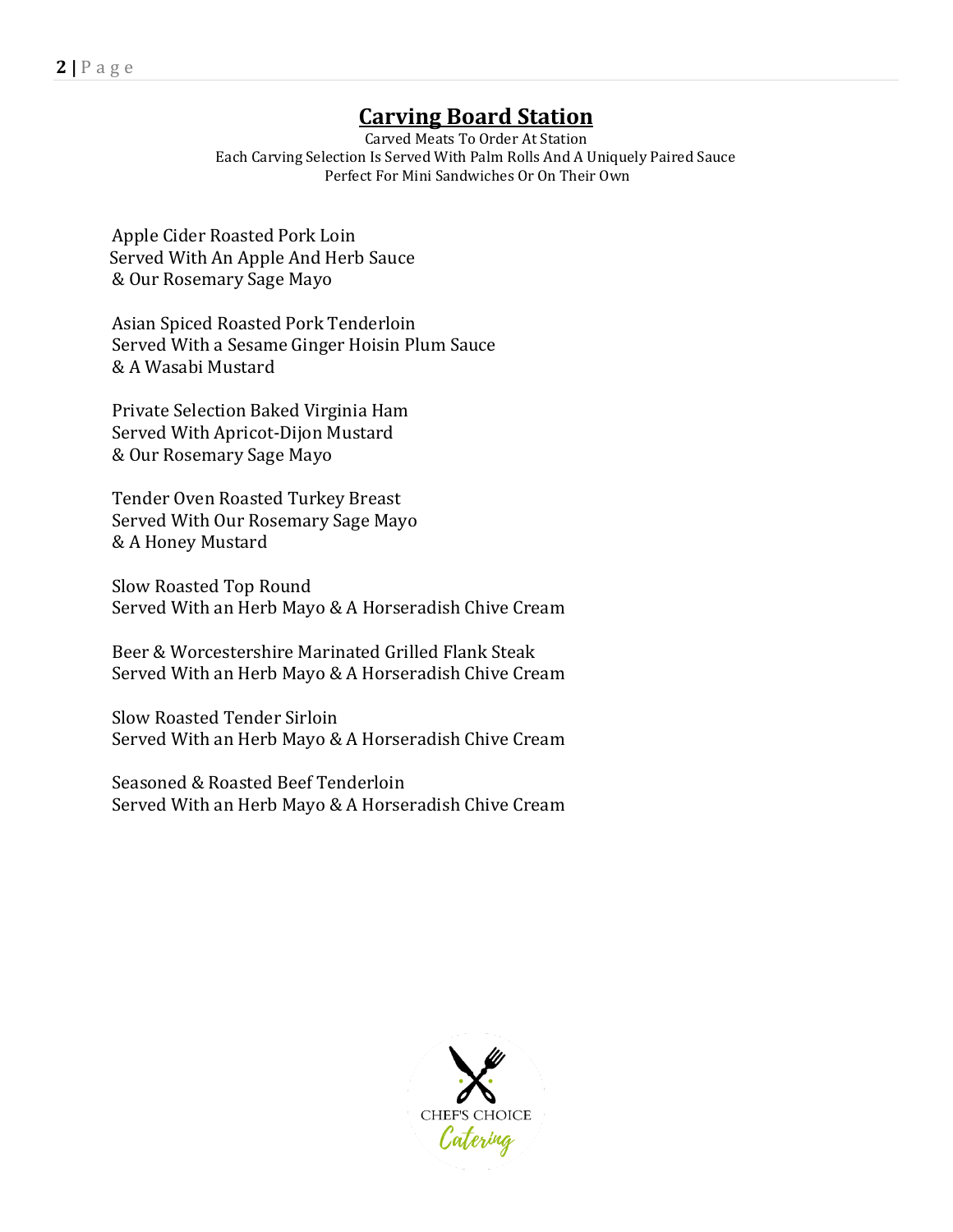### **Mashed Potato Bar**

Served With Your Choice Of Whipped Roasted Garlic Butter Or Traditional Whipped Butter

Start Off With Rustic Mashed Yukon Gold Potatoes Or Traditional Butter & Herb Mashed Potatoes

**Add Your Choice Of Sauce:** Cabernet Demi-Glace or Smoked Mozzarella Cream Sauce

#### **Add Your Choice Of Up To Toppings:**

Bacon, Scallions, Crispy Onion Straws, Horseradish & Chive Sour Cream, Traditional Sour Cream Or Cheddar Cheese

### **Pasta Station**

**Choose Your Pasta:** Cavatappi Pasta Or Cheese-Filled Tortellini (Additional Per Person)

#### **Choose Your Sauce:**

Sun-Dried Tomato Cream, Wild Mushroom Cream, Classic Alfredo, Warm Herb Vinaigrette Or Old World Pomodoro

> **Choose One Meat:**  Herb Grilled Julienned Chicken Or Italian Sausage Substitute Shrimp For An Additional Per Person

**Finish Your Creation With Choice Of Up To Toppings:**  Diced Tomatoes, Scallions, Black Olives, Red Bell Peppers, Sliced Mushrooms, Minced Garlic, & Fresh Basil

Pasta Stations Are Served With A Gourmet Bread Display & Parmesan Cheese *Pasta Action Station Available For Groups Under Ask Your Sales Coordinator For More Information*

# **Mac & Cheese Station**

**Start Off With Cavatappi Pasta And Choice Of Sauce:** Choose Aged Cheddar Or Classic Parmesan Alfredo

> **Add Your Choice Of One Meat:** Crumbled Bacon Or Smoked Julienned Ham

**Add Your Choice Of Up To Three Toppings:** Spicy Tomato Blend, Sautéed Wild Mushrooms, Artichokes, Caramelized Onions, Spinach, Crispy Onion Straws Or Pepper Relish

Extra Toppings For Any Of The Above Stations Are Each/Per Person